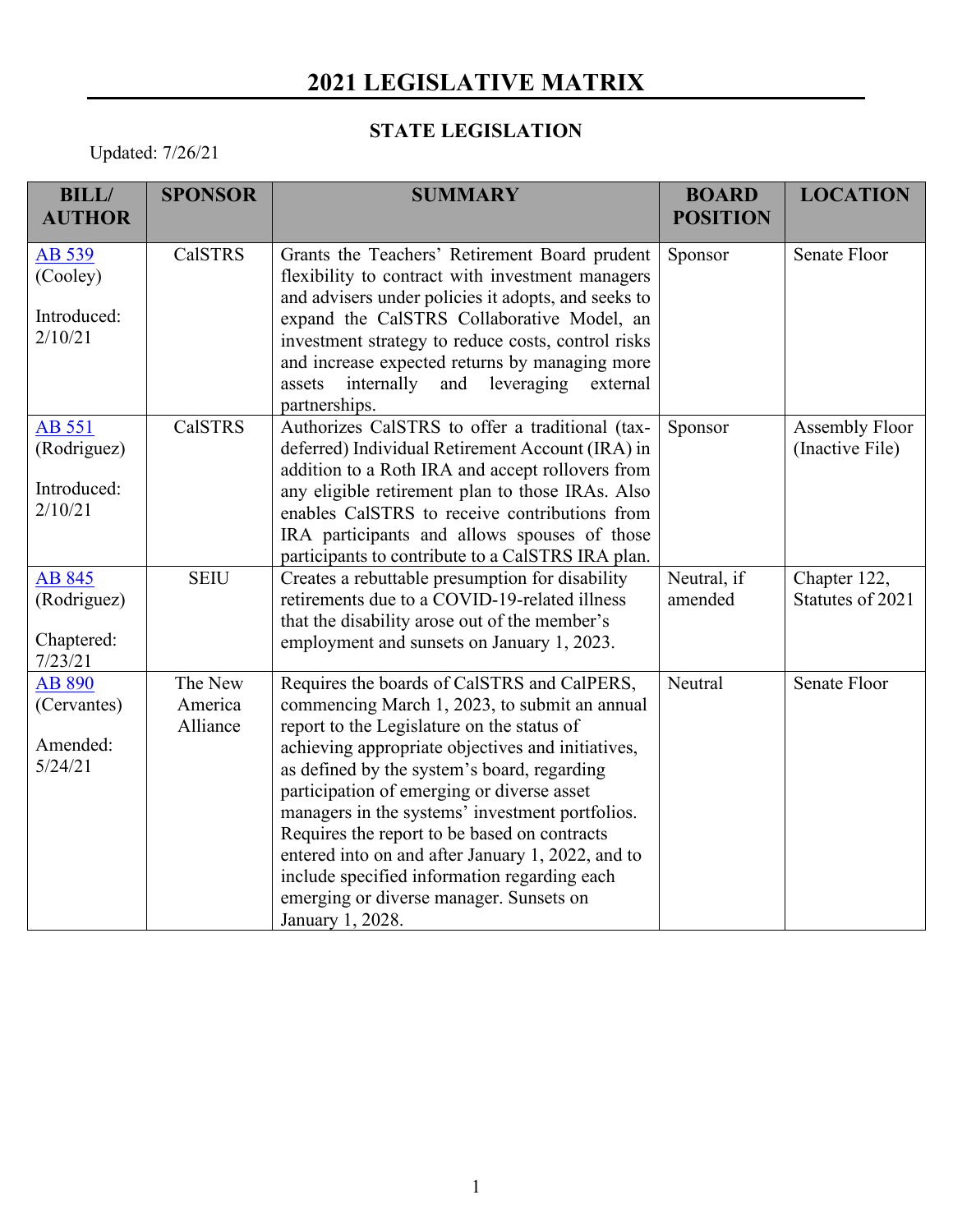| <b>BILL/</b><br><b>AUTHOR</b>                           | <b>SPONSOR</b>                                 | <b>SUMMARY</b>                                                                                                                                                                                                                                                                                                                                                                                                                                                                                                                                                                                           | <b>BOARD</b><br><b>POSITION</b> | <b>LOCATION</b>                               |
|---------------------------------------------------------|------------------------------------------------|----------------------------------------------------------------------------------------------------------------------------------------------------------------------------------------------------------------------------------------------------------------------------------------------------------------------------------------------------------------------------------------------------------------------------------------------------------------------------------------------------------------------------------------------------------------------------------------------------------|---------------------------------|-----------------------------------------------|
| <b>AB</b> 1019<br>(Holden)<br>Introduced:<br>2/18/21    | Author                                         | Prohibits state trust money from being used to<br>make additional or new investments or renew<br>existing investments in investment vehicles<br>issued or owned by the government of Turkey, its<br>instrumentalities or political subdivisions. Also<br>indemnifies present, former and future board<br>members, officers and employees of and<br>investment managers under contract with those<br>state trust funds for actions related to the bill, and<br>no longer applies if the government of Turkey<br>adopts a policy to acknowledge the Armenian<br>Genocide and embark on a path of affording | Oppose                          | Assembly<br>PE&R<br>Committee                 |
| AJR <sub>9</sub><br>(Cooper)<br>Chaptered:<br>7/15/21   | CalRTA                                         | justice to its victims.<br>Requests the U.S. President and Congress to enact<br>legislation that would repeal the Government<br>Pension Offset (GPO) and the Windfall<br>Elimination Provision (WEP) from the Social<br>Security Act.                                                                                                                                                                                                                                                                                                                                                                    | Support                         | Resolution<br>Chapter 78,<br>Statutes of 2021 |
| <b>SB 294</b><br>(Leyva)<br>Amended:<br>6/14/21         | California<br>Labor<br>Federation;<br>CFT; CTA | Removes the 12-year limitation for service credit<br>earned by a member while on a compensated<br>leave of absence for elected officer service under<br>the Teachers' Retirement Law and the Public<br>Employees' Retirement Law.                                                                                                                                                                                                                                                                                                                                                                        | Neutral                         | Assembly Floor                                |
| <b>SB 457</b><br>(Portantino)<br>Introduced:<br>2/16/21 | Author                                         | Requires CalSTRS to provide a school district an<br>option to elect an investment portfolio that does<br>not contain investment vehicles that are issued or<br>owned by the government of the Republic of<br>Turkey and extends the same provision to school<br>districts and cities participating in CalPERS.                                                                                                                                                                                                                                                                                           | Oppose                          | Assembly<br>PE&R<br>Committee                 |
| SB 634<br>$(L,PE\&R)$<br>Amended:<br>6/14/21            | CalSTRS                                        | Makes various technical, conforming or minor<br>changes to the Teachers' Retirement Law to<br>facilitate efficient administration of the State<br>Teachers' Retirement Plan. Also makes various<br>technical and conforming changes in the Public<br>Employees' Retirement Law and the County<br>Employees Retirement Law.                                                                                                                                                                                                                                                                               | Sponsor                         | Senate<br>Concurrence                         |